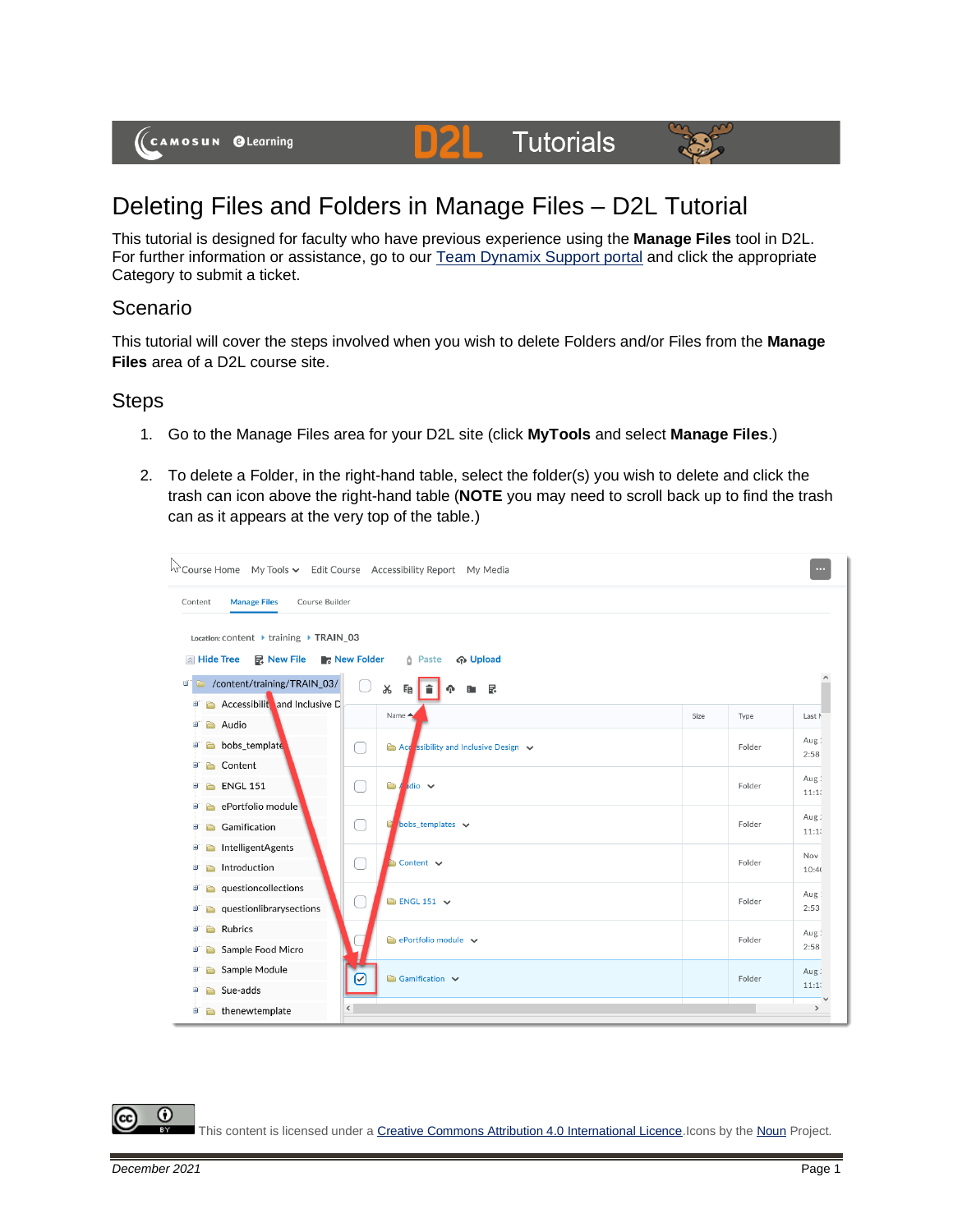3. In the **Confirmation** pop-up box, click **Yes**.



4. To delete a File, first, in the left-hand navigation tree, click the title of the Folder that contains the file(s) you wish to delete.

| $\sqrt{2}$ | Course Home My Tools v Edit Course Accessibility Report My Media                                           |               |                                                   |                     |             |                         |  |  |  |  |  |  |
|------------|------------------------------------------------------------------------------------------------------------|---------------|---------------------------------------------------|---------------------|-------------|-------------------------|--|--|--|--|--|--|
|            | <b>Manage Files</b><br>Course Builder<br>Content                                                           |               |                                                   |                     |             |                         |  |  |  |  |  |  |
|            | Location: content ▶ training ▶ TRAIN_03 ▶ IntelligentAgents                                                |               |                                                   |                     |             |                         |  |  |  |  |  |  |
|            | <b>IN Hide Tree</b><br>昆 New File<br><b>R</b> <sub>c</sub> New Folder<br><b><i>n</i></b> Paste<br>က Upload |               |                                                   |                     |             |                         |  |  |  |  |  |  |
| e,         | /content/training/TRAIN_03/                                                                                |               | $\chi$<br>Ee<br>- 로                               |                     |             |                         |  |  |  |  |  |  |
| È          | Accessit lity and Inclusive D                                                                              |               | Name ▲                                            | Size                | Type        | Last Modified Date      |  |  |  |  |  |  |
| Θ          | Audio                                                                                                      |               |                                                   |                     |             | Aug 21, 2015 11:13      |  |  |  |  |  |  |
| ø          | bobs_t_mplates                                                                                             | ſ.            | $\blacksquare$ images $\vee$                      |                     | Folder      | AM                      |  |  |  |  |  |  |
| 由          | Conte <sub>t</sub>                                                                                         |               |                                                   |                     | Web         | Jun 16, 2015 7:16       |  |  |  |  |  |  |
| Θ          | <b>ENGI 151</b>                                                                                            | L             | <b>A</b> D2L_IA_introduction.html $\vee$ <b>P</b> | 4.28 KB             | Page        | AM                      |  |  |  |  |  |  |
| Đ<br>Φ     | ePol olio module<br>IntelligentAgents                                                                      | $\mathcal{L}$ | Intelligent Agents - Brightspace PPT.html $\sim$  | 894<br><b>Bytes</b> | Web<br>Page | Jun 15, 2015 6:53<br>PM |  |  |  |  |  |  |
|            | <b>Introduction</b>                                                                                        |               |                                                   |                     | Web         | Jun 16, 2015 6:08       |  |  |  |  |  |  |
| Θ          | questioncollections<br>è                                                                                   | L.            | $\bigoplus$ stylesheet.css $\vee$                 | 6.35 KB             | Page        | AM                      |  |  |  |  |  |  |
| Θ          | questionlibrarysections                                                                                    |               | Template examplepage.html v                       | 10.56<br>KB         | Web<br>Page | Jun 16, 2015 6:08<br>AM |  |  |  |  |  |  |
| 圃          | Rubrics                                                                                                    | ſ             |                                                   |                     |             |                         |  |  |  |  |  |  |
| Θ          | Sample Food Micro                                                                                          |               |                                                   |                     |             |                         |  |  |  |  |  |  |
| Θ          | Sample Module                                                                                              |               |                                                   |                     |             |                         |  |  |  |  |  |  |

 $\odot$ 

This content is licensed under [a Creative Commons Attribution 4.0 International Licence.I](https://creativecommons.org/licenses/by/4.0/)cons by th[e Noun](https://creativecommons.org/website-icons/) Project.